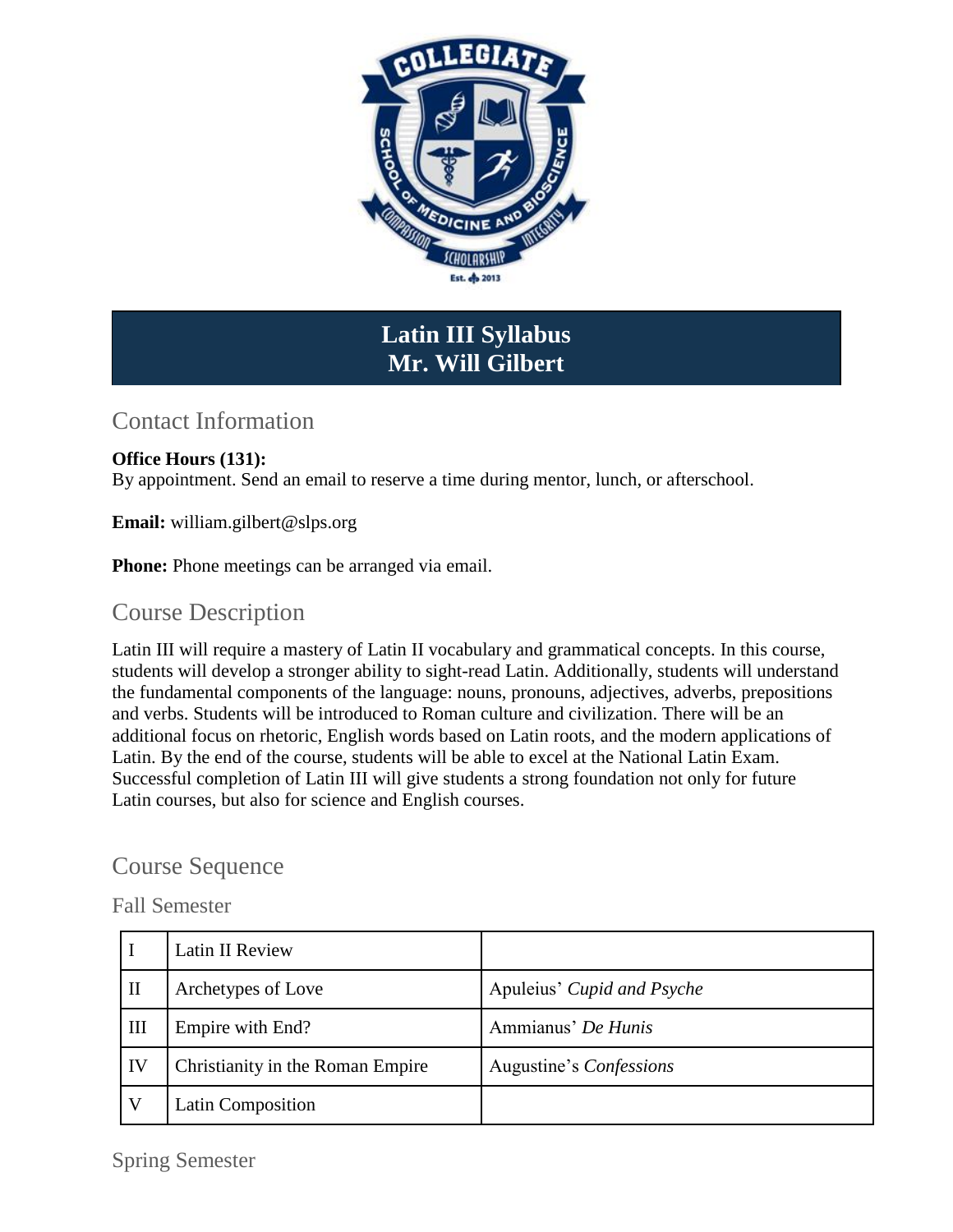To be determined.

## Classroom Expectations

All of the expectations in this class stem from our Core Values. These expectations are in addition to the rules/expectations laid out in the Student Handbook.

- 1) Have **Strong Academic Habits** by actively participating to the best of your ability**.** Don't give up when things get hard.
- 2) **Respect** yourself, your teacher, your classmates, and the classroom. Treat them as you want to be treated.
- 3) Show your **Integrity** by being true to yourself and acting honorably. This includes being honest and asking for help.
- 4) Maintain **Compassion and Ethics** as a driving force for your interactions. Be a good person.
- 5) Be **Intellectually Curious**. Push yourself to go beyond the assignment.
- 6) Be prompt and prepared; utilize **Self-Discipline**.

## Technology Policy

Use the school-provided technology, or your own technology, to access and participate in all classes. Unless being utilized for the class (for a kahoot, e.g.), stay off of your phone or other distracting technologies.

## Microsoft Teams Information

All assignments and announcements can be found on Microsoft Teams. Your assignments should be submitted in Teams. If you ever have an issue submitting this way, please send me an email with your assignment. The specifics will always be on Microsoft Teams. I should have added all of you to the class in advance of our first meeting. If this didn't happen for some reason, please email me to request access.